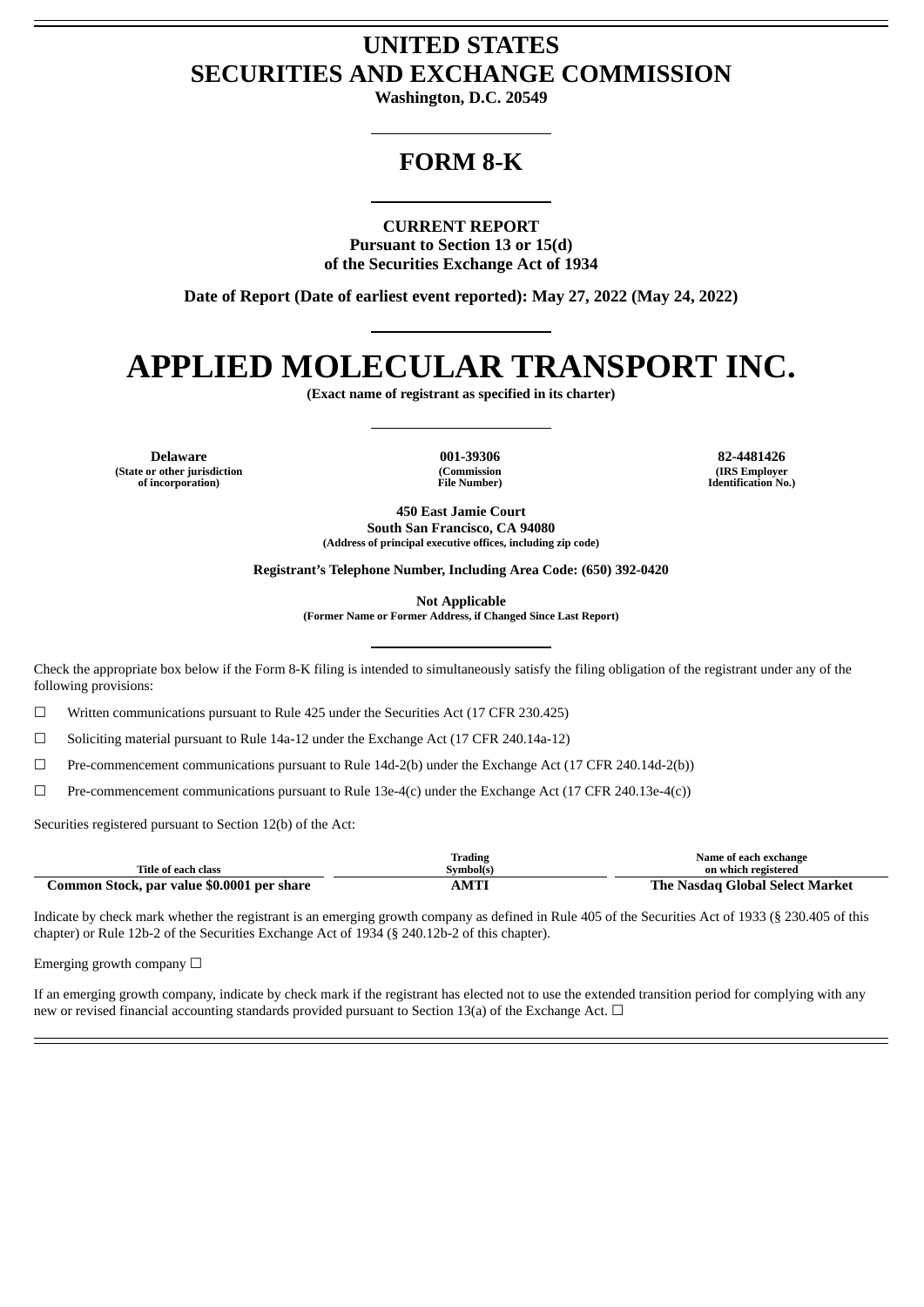### **Item 5.07. SUBMISSION OF MATTERS TO A VOTE OF SECURITY HOLDERS.**

Applied Molecular Transport Inc. (the "Company") held its Annual Meeting of stockholders (the "Annual Meeting") on May 24, 2022. The matters voted upon at the Annual Meeting and the voting results for each proposal are set forth below.

#### **Proposal 1: Election of three Class II Directors**

| <b>Name of Director</b> | For        | Withheld  | <b>Broker Non-Votes</b> |
|-------------------------|------------|-----------|-------------------------|
| Charlene Banard         | 16,877,918 | 386.443   | 13,754,541              |
| Graham K. Cooper        | 15,179,944 | 2,084,417 | 13,754,541              |
| John W. Smither         | 16,877,685 | 386,676   | 13,754,541              |

Each director nominee was duly elected to serve until the 2025 annual meeting of stockholders and until their successor is duly elected and qualified, subject to earlier resignation or removal.

#### **Proposal 2: Ratification of the Appointment of Independent Registered Public Accounting Firm**

| For        | Against      | Abstain          |
|------------|--------------|------------------|
| 30 988 933 | 5.801<br>--- | 24. Ibr<br>. – – |

The stockholders ratified the appointment of Deloitte & Touche LLP as the Company's independent registered public accounting firm for the fiscal year ending December 31, 2022.

#### **Proposal 3: Advisory Vote on the Compensation of the Company's Named Executive Officers**

| For                              | Against                                    | Abstain         | <b>Broker Non-Votes</b>             |
|----------------------------------|--------------------------------------------|-----------------|-------------------------------------|
| 13,069,73<br>″⊰4<br>$\sim$<br>__ | 10 <sup>o</sup><br>-<br>92.146<br>. .<br>. | 2,481<br>$\sim$ | $- -$<br>ב34,54 ב'<br><b></b><br>__ |

The stockholders approved, on an advisory basis, the compensation paid to the Company's named executive officers, as disclosed in the proxy statement for the Annual Meeting (the "Proxy Statement").

#### **Proposal 4: Advisory Vote on the Frequency of Future Advisory Votes on Executive Compensation**

| One Year                 | <b>Two Years</b> | Three<br>Years | Abstain |
|--------------------------|------------------|----------------|---------|
| $-7.249.014$<br><b>.</b> | . 44<br>-, - - - | 8,46∠          | 2.444   |

The stockholders supported, on an advisory basis, one year as the proposed frequency of future stockholder advisory votes on the compensation of the Company's named executive officers ("Say-on-Pay"). Based on the recommendation of the Board of Directors in the Proxy Statement and the voting results from Proposal 4, the Company will include a Say-on-Pay proposal in its proxy statement every one year until the next required non-binding advisory vote on the frequency of a Say-on-Pay vote.